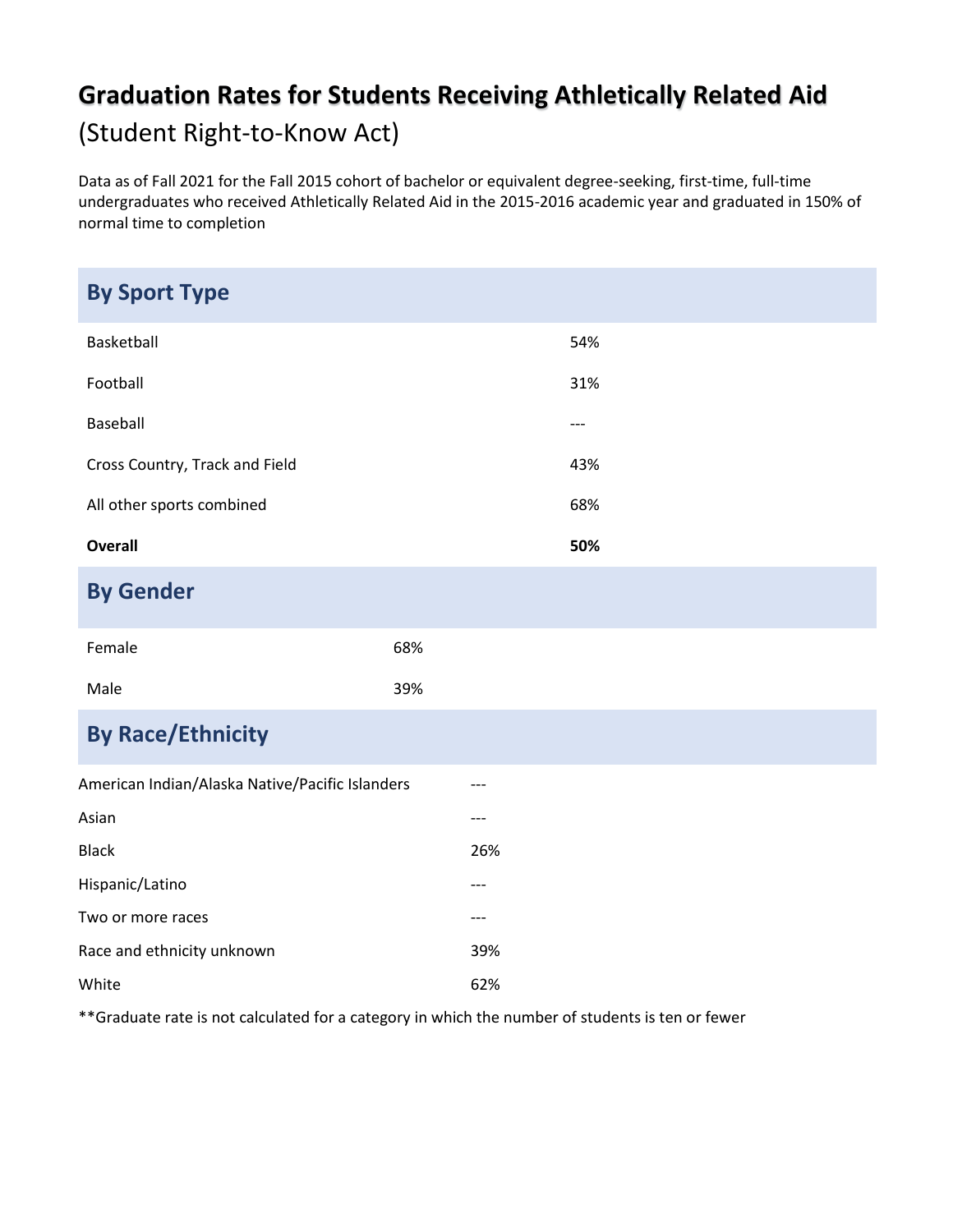## **Four-Year Average Graduation Rates**

Based on the combined four cohorts of first-time, full-time, bachelor or equivalent degree-seeking students who first enrolled in Fall 2012, Fall 2013, Fall 2014, and Fall 2015 semester, received athletically related aid in the first year and graduated in 150% of normal time to completion.

## **By Gender**

| <b>Sport Type</b>          |     | <b>In Cohort</b> Graduated | <b>Rate</b> |
|----------------------------|-----|----------------------------|-------------|
| <b>BASEBALL</b>            |     |                            |             |
| Male                       | 37  | 22                         | 59%         |
| <b>BASKETBALL</b>          |     |                            |             |
| Female                     | 40  | 26                         | 65%         |
| Male                       | 37  | 15                         | 41%         |
| <b>CROSS-COUNTRY/TRACK</b> |     |                            |             |
| Female                     | 76  | 41                         | 54%         |
| Male                       | 52  | 22                         | 42%         |
| <b>FOOTBALL</b>            |     |                            |             |
| Male                       | 203 | 177                        | 38%         |
| <b>ALL OTHER SPORTS</b>    |     |                            |             |
| Female                     | 225 | 124                        | 55%         |
| Male                       | 97  | 46                         | 47%         |
| <b>ALL SPORTS</b>          |     |                            |             |
| Female                     | 341 | 191                        | 56%         |
| Male                       | 389 | 182                        | 47%         |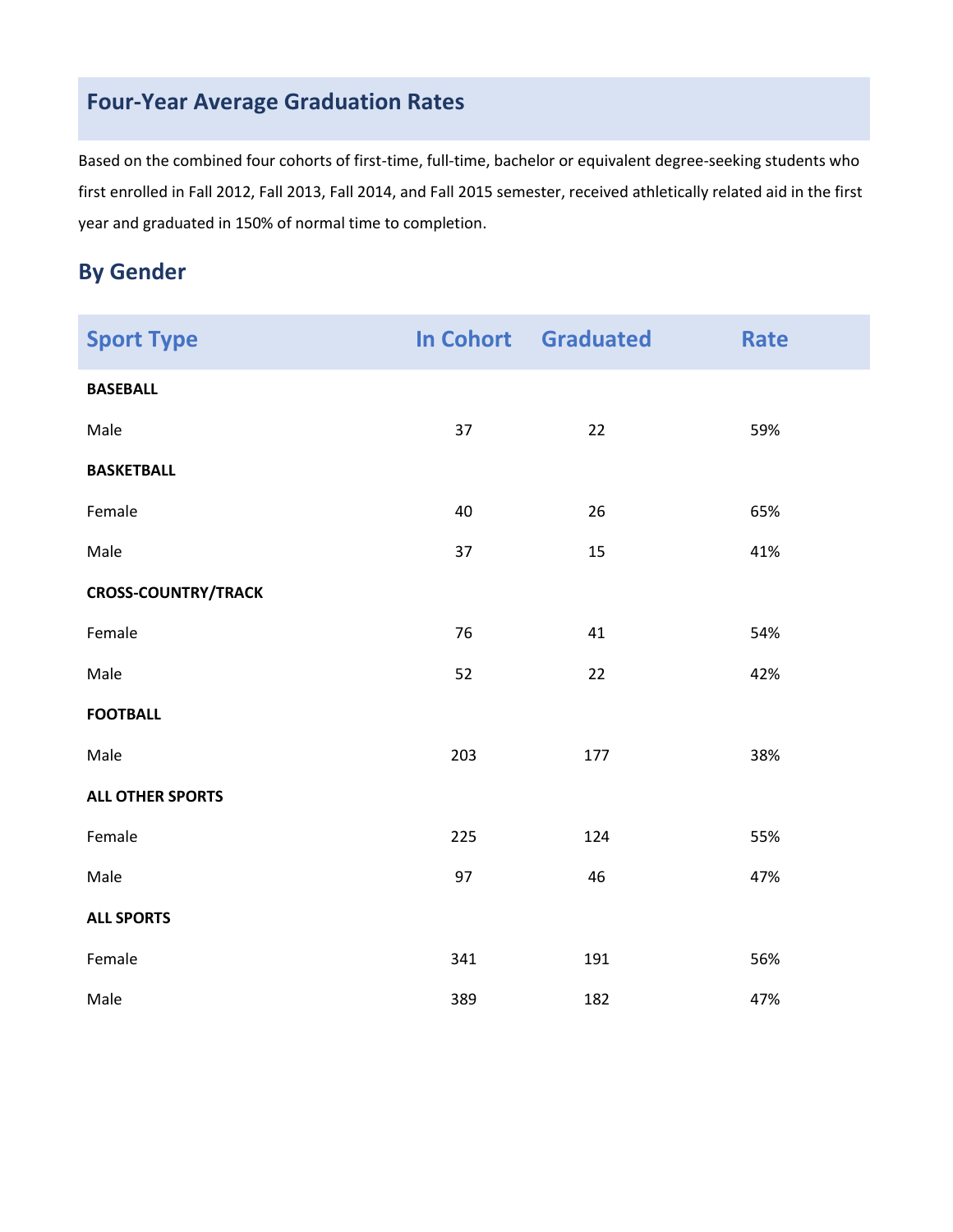## **By Race/Ethnicity**

| <b>Sport type</b>                   |       | <b>In Cohort Graduated</b> | <b>Rate</b> |
|-------------------------------------|-------|----------------------------|-------------|
| <b>BASEBALL</b>                     |       |                            |             |
| American Indian or Alaska Native    | $---$ | ---                        |             |
| Asian                               | ---   | ---                        |             |
| <b>Black or African American</b>    | ---   | ---                        |             |
| Hispanic/Latino                     | ---   | ---                        |             |
| Two or More Races                   | ---   | ---                        |             |
| Native Hawaiian or Pacific Islander | ---   | ---                        |             |
| Race and Ethnic Unknown             | ---   | ---                        |             |
| White                               | 29    | 12                         | 41%         |
| <b>BASKETBALL</b>                   |       |                            |             |
| American Indian or Alaska Native    | ---   | ---                        |             |
| Asian                               | ---   | ---                        |             |
| <b>Black or African American</b>    | 16    | 9                          | 56%         |
| Hispanic/Latino                     | ---   | ---                        |             |
| Two or More Races                   | ---   | ---                        |             |
| Native Hawaiian or Pacific Islander | ---   | ---                        |             |
| Race and Ethnic Unknown             | 16    | 5                          | 31%         |
| White                               | 40    | 16                         | 40%         |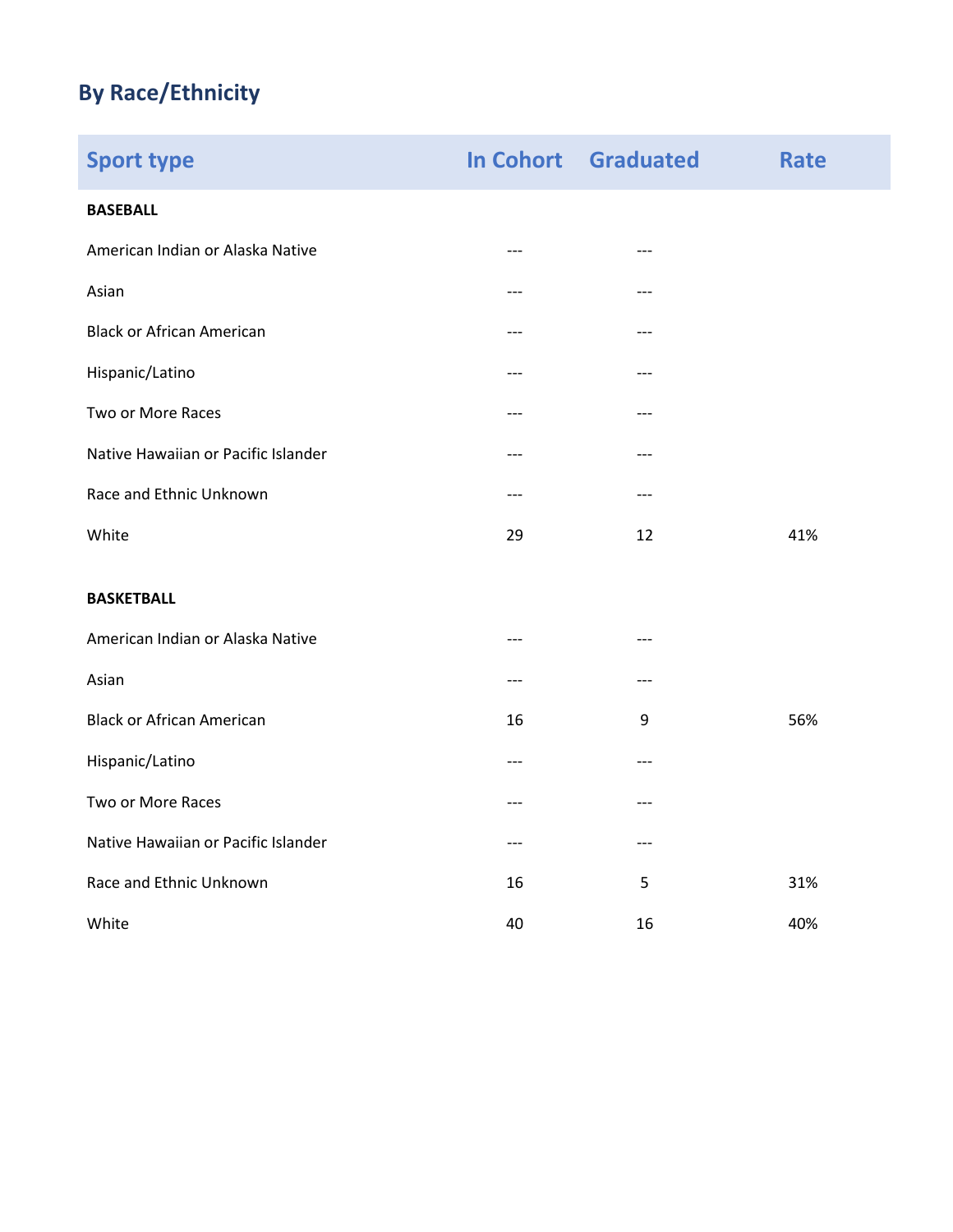| <b>Sport type</b>                      |       | <b>In Cohort Graduated</b> | Rate |
|----------------------------------------|-------|----------------------------|------|
| <b>CROSS-COUNTRY/TRACK &amp; FIELD</b> |       |                            |      |
| American Indian or Alaska Native       | $---$ | $---$                      |      |
| Asian                                  | ---   | ---                        |      |
| <b>Black or African American</b>       | 22    | 6                          | 27%  |
| Hispanic/Latino                        | $---$ | $---$                      |      |
| Two or More Races                      | ---   | $---$                      |      |
| Native Hawaiian or Pacific Islander    | $---$ | $---$                      |      |
| Race and Ethnic Unknown                | 10    | $\overline{7}$             | 70%  |
| White                                  | 78    | 37                         | 47%  |
| <b>FOOTBALL</b>                        |       |                            |      |
| American Indian or Alaska Native       | ---   | $---$                      |      |
| Asian                                  | ---   | $---$                      |      |
| <b>Black or African American</b>       | 66    | 19                         | 29%  |
| Hispanic/Latino                        | ---   | $---$                      |      |
| Two or More Races                      | ---   | $---$                      |      |
| Native Hawaiian or Pacific Islander    |       | ---                        |      |
| Race and Ethnic Unknown                | 40    | 17                         | 43%  |
| White                                  | 84    | 36                         | 43%  |